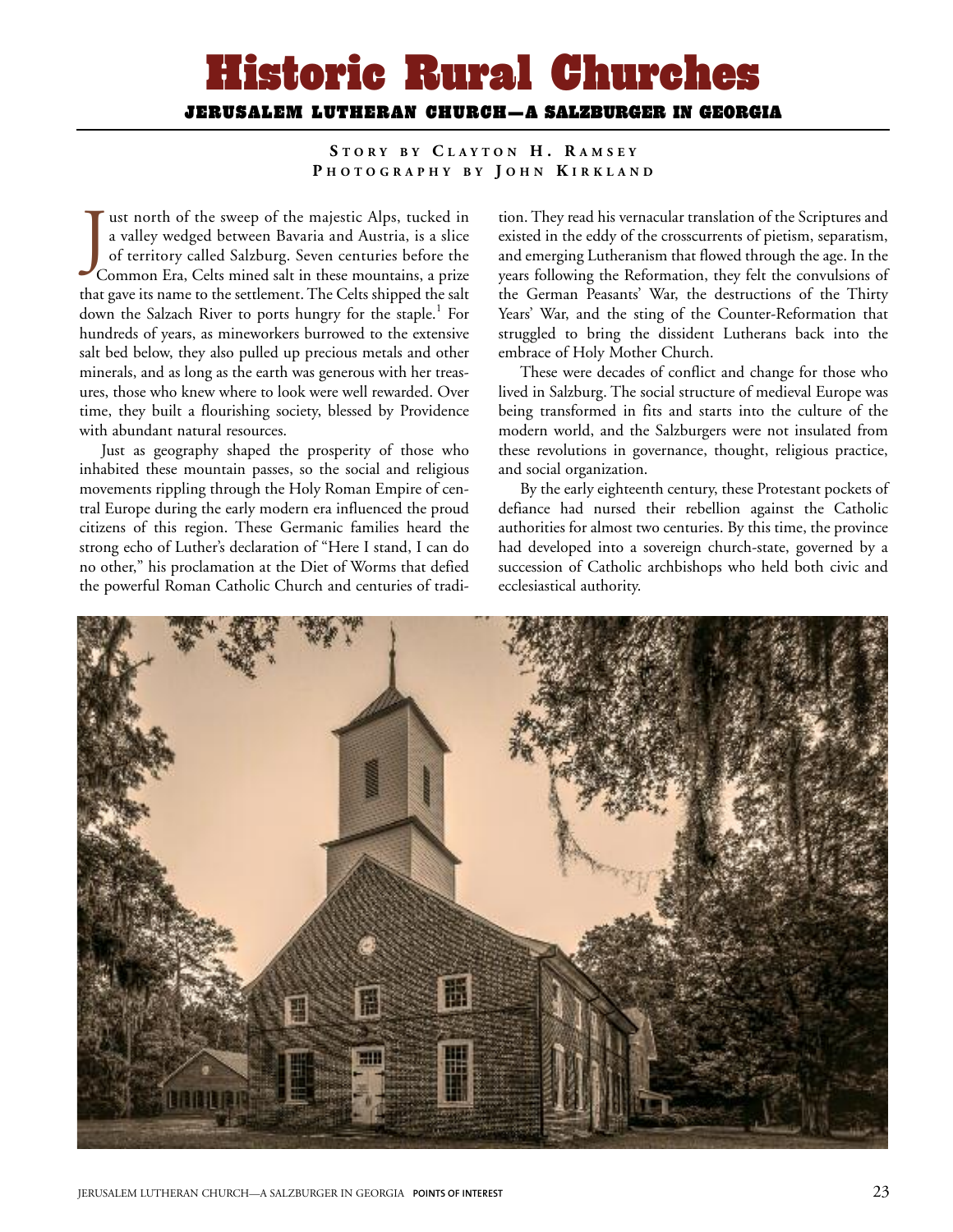

Religious rites that were practiced by the Protestant Salzburgers and the creeds they held contrary to the orthodoxy of Rome were done in secret, a strategy that allowed them to avoid inquisitors while still maintaining the integrity of conscience. For decades there was a struggle for the soul of the region as generations of Catholic administrators tried to strike a balance between fostering a financial prosperity that depended on the muscle and skill of Salzburger peasants and enforcing a religious conformity demanded by the ancient Roman Church.

On the other side of this social and religious gulf were the inhabitants of this region who were fiercely loyal to their God and their interpretation of Scripture. These dissenters were also pragmatic enough to understand the consequences of defiance. And so a tenuous equilibrium existed between the prince-prelates and their subjects.

On October 31, 1731, the 214th anniversary of Luther's "Disputation on the Power and Efficacy of Indulgences," which initiated the Protestant Reformation, the delicate peace and religious stasis in Salzburg ended. Eager to prevent the dissent expressed by 100 Protestants in the Salt Oath of August 5 from growing into a movement that even troops and decrees limiting assembly could not control, Archbishop Count Leopold Anton Eleutherius von Firmian, who had purchased his position in 1727, signed the Emigrationspatent, the so-called "Edict of Expulsion," on Reformation Day. <sup>2</sup> To deepen the insult, he scheduled the reading of the Edict for November 11, the anniversary of Luther's baptism. The message was clear. Every person who lived in the province must either affirm his faith in the Roman Catholic Church or risk expulsion and exile.

Emphasizing the "paternal love and clemency" of the Archbishop and the persistent rebellion of those who would not renounce their Protestant convictions to acknowledge the authority of the Archbishop and the church and state he represented, the document was a masterpiece of self-justification, wrapped in a religious and legal language that made the crime of the persecution that was to follow even more reprehensible. Those of property who refused the offer to affirm Catholic allegiance had three months to sell their lands, order their affairs, and depart the region. Those of lesser means who held no property, such as miners, tradesmen, and day laborers, had eight days to leave or face severe punishment.

Of course the greatest beneficiary of the property forfeited by the Protestants was the Archbishop and his administration. No doubt expecting a widespread return to Catholic faith in the face of such a stringent proclamation, the Archbishop instead was confronted by 21,475 Protestants who refused to relinquish their confession.

The result was a massive displacement of tens of thousands of Salzburgers, forced from their homes and lands, their children given to Catholic families to raise, their possessions strapped to their backs, sold for a pittance, or left for the enrichment of those who remained, their books of devotion and bibles burned. Frederick William I welcomed 16,000 of these refugees to East Prussia, in the hope that they would provide a buffer on the Lithuanian border against invasion.<sup>3</sup> Of the others, 200 were recruited for mining operations in Holland, 3,500 settled in other locations, and 300 crossed the Atlantic, bound for the colony of Georgia.

Those bound for Georgia included Peter Gruber, a farmer from the village of Dorfgastein. <sup>4</sup> His surname was derived from the word for "miner" or "tunneler," a name that linked him to the area by an ancient trade. <sup>5</sup> Peter was born in 1697 in Taxenbach, Berchtesgaden, Salzburg District, Austria, to Michael and Magdalena Amoser Gruber. He had three brothers: Hans, Michael, and Thomas. <sup>6</sup> He was no prince or prelate, but the story of the wresting of his property, his expulsion from his homeland, and the trials of his itinerancy is important not just as that of a single man, but also as the narrative of an entire people of faith.

There was no delay between the issuance and the execution of the Edict. The first group of Salzburgers was forced out during a violent snowstorm in the icy months between November 1731 and January 1732. Another Gruber, Franz (of no known relation to Peter), would compose the music for "Silent Night" in 1818, but during this exodus the refugee Salzburgers did not yet have those iconic words of peaceful reflection. Instead, as they fanned out through Europe, seeking refuge in rare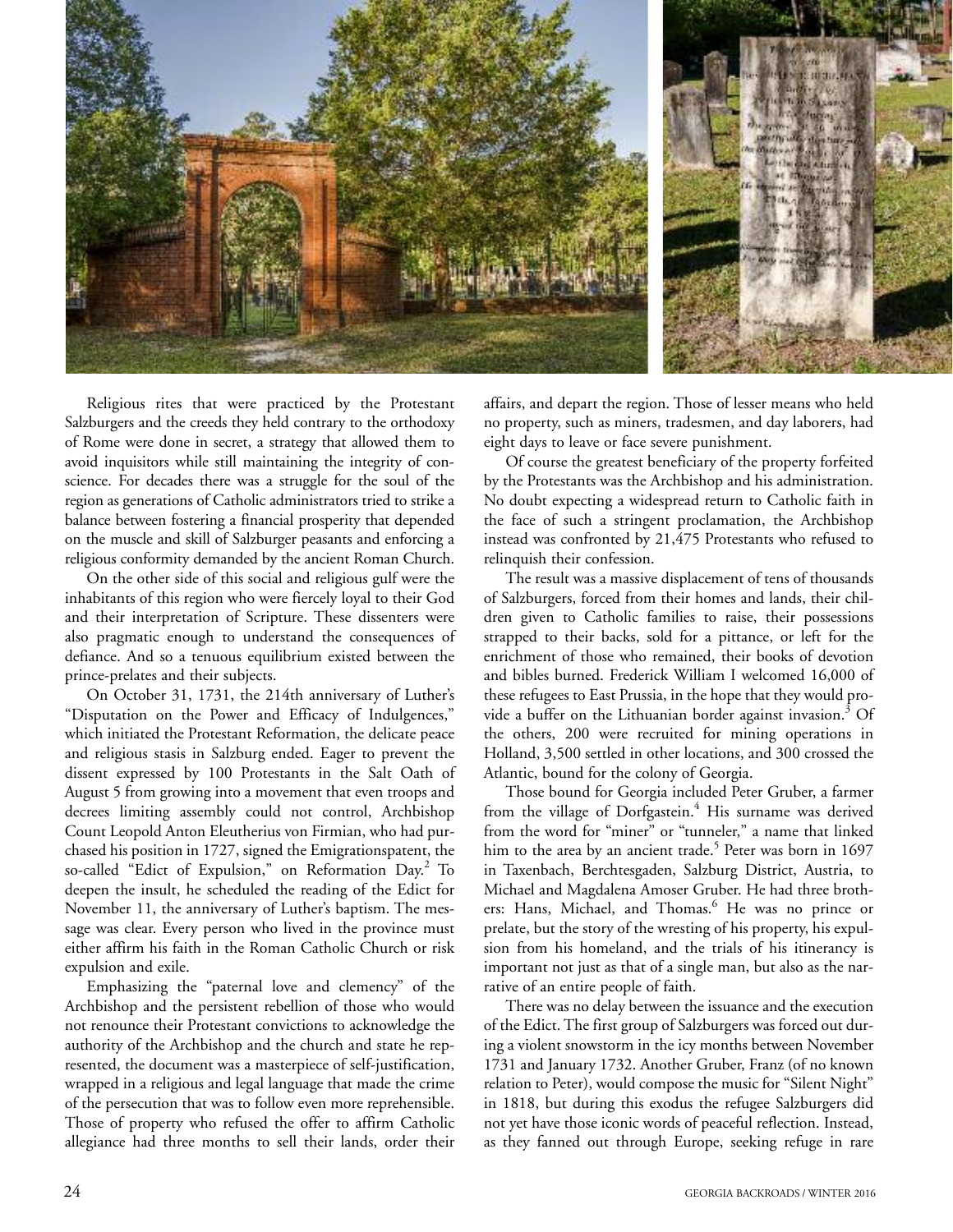Protestant principalities, they sang Luther's Reformation hymn, "A Mighty Fortress is Our God," Joseph Schaitberger's "Exile Song," and Isaac Watts's "Come, Gracious Spirit, Heavenly Dove"<sup>7</sup> as they pushed through the snow and fought the bitter winds.

Peter made his way to Augsburg and the Lutheran Church of St. Anne's, led by the Rev. Samuel Urlsperger. Whereas the refugees had received charities from Protestants across Europe, it was the Rev. Urlsperger who negotiated an arrangement for Peter and some 300 fellow Salzburgers to escape to the New World.<sup>8</sup>

In cooperation with the Society for Promoting Christian Knowledge (SPCK), the Rev. Urlsperger appealed to King George II of England on behalf of the Salzburgers. His Majesty was also a Lutheran and a German Duke so the appeal succeeded. Like the Prussian King who accepted refugees as a line of defense, King George II was not just moved by humanitarian concerns; he believed the Salzburgers would add to the local economy, raise the moral and spiritual climate of the debtor's colony, as well as provide a buffer for English interests against the Spanish colonies in Florida. <sup>9</sup> Mediated by the Rev. Urlsperger and the SPCK, King George II and the Trustees of the Georgia colony extended an invitation to the refugees in Augsburg to settle in Georgia.

They gratefully accepted the sponsorship and left Augsburg on October 20, 1733. They travelled down the

Rhine to Rotterdam, where they met the men who would serve as their spiritual leaders: Pastors Johann Martin Boltzius and Israel Christian Gronau.

Having already taken on passengers from Bremen and Dusseldorf, Captain Tobias Fry accepted 37 Salzburger families on the First Class Frigate HMS *Purysburg* in Rotterdam and set sail for Dover. Storms delayed their voyage. A trip that would ordinarily last a couple of days on the water stretched to three weeks. Once the passengers made landfall in Dover, they celebrated Christmas and the New Year with prayer meetings, services, singing and eating, and swore an oath of allegiance to the crown, thus becoming English citizens with all the rights of English colonists.<sup>10</sup>

The Salzburgers sailed for America on January 8, 1734, again on the HMS *Purysburg*. Peter Gruber was listed on the ship manifest for Transport Number One. There would be four so-called "transports," travelling groups that often included more than one ship. He had twenty-seven gilders and twenty Kreutzers in cash money and what could fit in a sea chest.<sup>11</sup>

It took Captain Fry two full months to make the passage to the New World. The lookout sighted land on March 5. On the 7th they docked in "Charles Town," South Carolina, although only the two pastors disembarked at that time. On March 12, the ship arrived in Savannah, where General James Oglethorpe met the immigrants and assigned them a place to

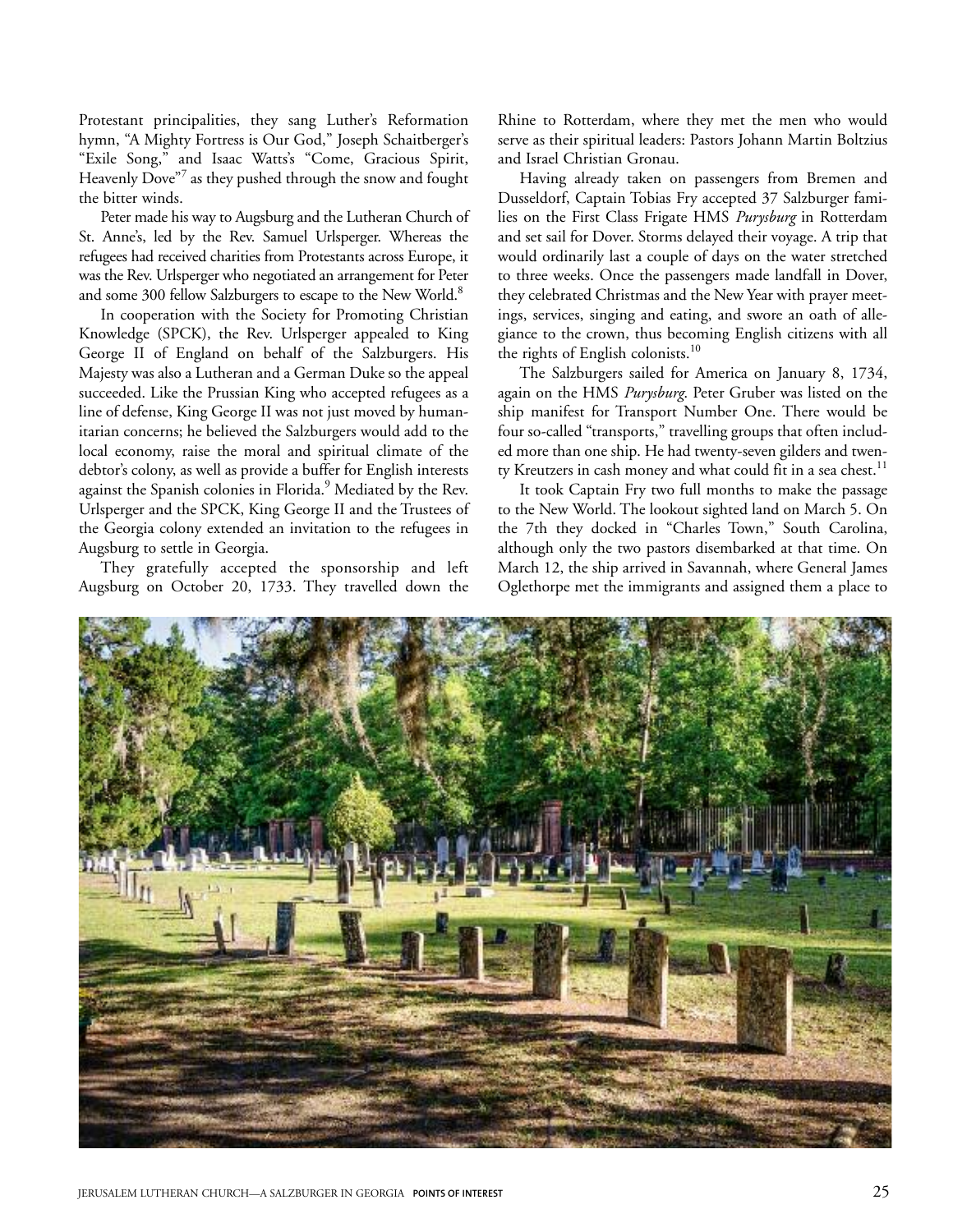

settle 25 miles inland on Ebenezer Creek.

The biblical Hebrew name "Ebenezer" was chosen for their new home because it meant "Stone of Help" (I Samuel 7:2-14). They were no longer harassed by Catholic authorities, chased across Europe for their beliefs. Here they could worship and live in peace, using their agricultural and craftsman skills to sustain what they only assumed would be a utopian existence.

The reality was not nearly as idyllic as they might have imagined. At least thirty settlers died of dysentery in their first two years in Georgia, including Peter's brother, Hans, the only other member of his family on the transport. <sup>12</sup> The soil was poor and the land swampy, creating challenges for both raising crops and tending livestock. In addition, the topography was problematic. They were too far inland with no direct access to the Savannah River, a fact that required travel of eight miles on boggy roads to the nearest settlement, the Scottish Abercorn, for supplies. In spite of the Salzburgers' best efforts, the colony struggled.

After relentless petitioning by the colonists, Oglethorpe eventually agreed to move the community in 1736 to a site on a bluff above the Savannah, where Ebenezer Creek emptied into the River. They appropriately named the place New Ebenezer. Here, with the vast improvement of their circumstances, the Salzburgers thrived. With their native industry and the financial backing of several sponsors, they added to their earlier accomplishments. At Ebenezer, they had established Georgia's first Sunday school (1734) and saw mill (1735). At New Ebenezer, they built the colony's first orphanage (1737), the first water-driven rice mill and gristmill (1740), and the first silk filature (1741).

With natural population growth and an influx of immigrants arriving on subsequent transports, New Ebenezer's population swelled to 1,200 people by 1741, leading to the movement of some to new communities. By 1752 the Salzburgers had expanded to Bethany and three other settlements.

Between 1767 and 1769, the Salzburgers replaced the wood frame Jerusalem Church of 1741 with a structure of lasting brick, their house of worship that still stands today. It is the oldest Lutheran church in America with a still-active



congregation, topped with a weathervane in the shape of a swan, a symbol of Martin Luther.

The Salzburgers shared an ethos and an identity shaped by religious persecution, a frontier-survival mentality, a common ethnicity, and a regional character that emphasized industry, devotion, and independence. Those qualities undoubtedly contributed to their early success, but as New Ebenezer accepted other refugees from Europe they became increasingly multicultural. When Pastor Boltzius, their spiritual anchor, died in 1765, the centrifugal forces of size and diversity contributed to a loss of social cohesion.

The American Revolution sounded the death knell for New Ebenezer. British troops bivouacked there, using the church for a hospital and its pews for firewood. A single bullet hole in the metal vane is evidence of a shot taken by one of these soldiers. The colonials did regain control in 1782 and used the town as a temporary state capital for two weeks, but the British destruction of property, the loss of external funding, and the social and economic changes that had taken place over the decades had driven most of the remaining Salzburgers to find prosperity elsewhere.<sup>13</sup>

While families moving to other communities took Salzburger traditions with them, the experiment at Ebenezer ended at the close of the 18th century. Jerusalem Church would survive Sherman's March to the Sea in 1864 and an 1886 earthquake, and believers who cherish the faith of their ancestors still worship there even today, but the rest of the settlement is a memory.

Peter survived the transatlantic journey and joined the others in Ebenezer, receiving fifty acres and a home site.<sup>14</sup> He built a hut on his plot and struggled with the others to farm. He produced 22 bushels of corn, 2 bushels of beans and 10 bushels of sweet potatoes that year. The winter following their landing he married Maria Kraher Moshammer on February 23, 1735. They had two children: Peter Jr., who lived just five days, and John.

Peter survived the harsh conditions of the new colony, but died on December 2, 1740, in Ebenezer, at the age of 43, while tending his crops. He was buried in an unmarked grave. He left